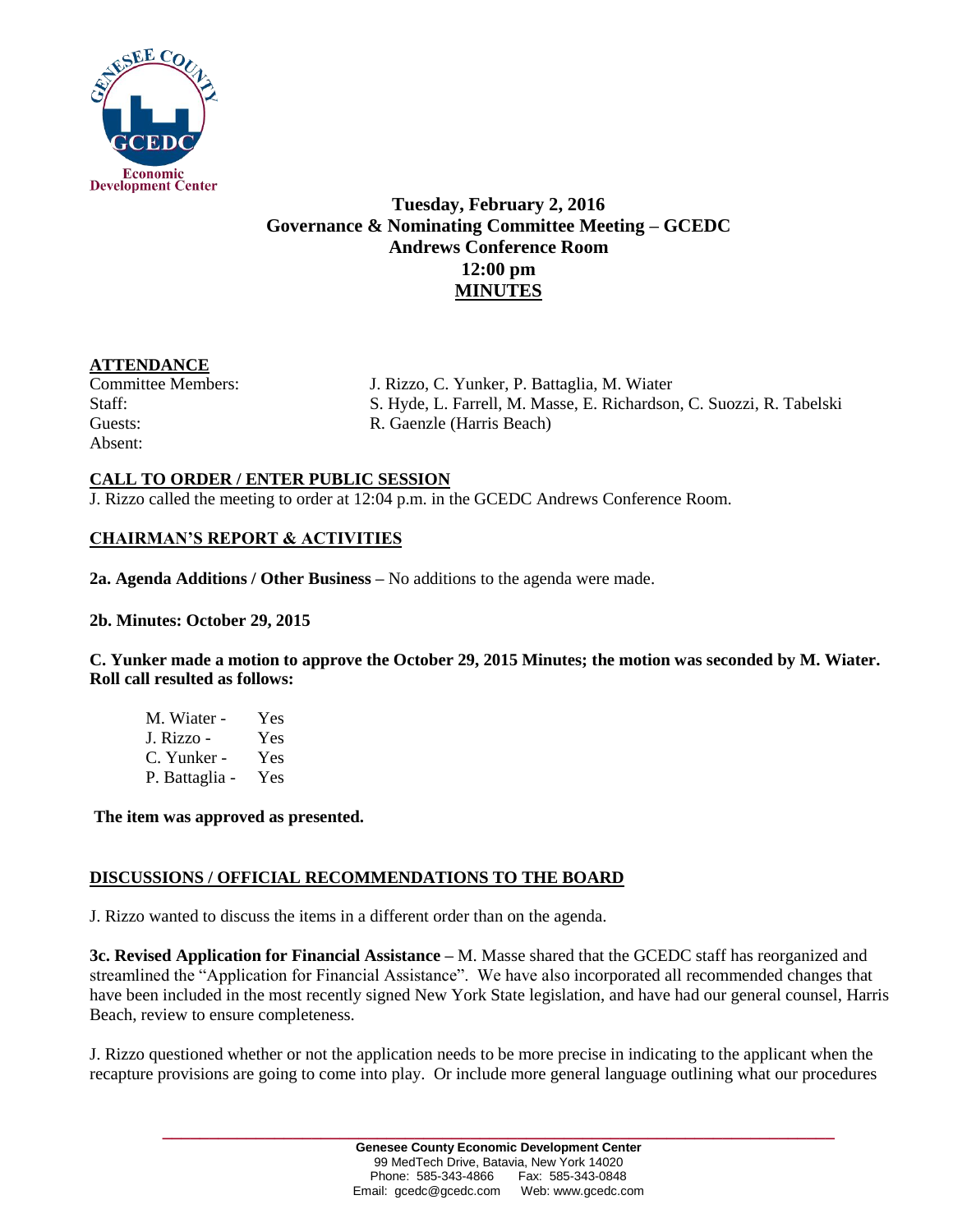will be in the recapture of benefits. He asked if the staff feels that the application clearly informs the applicant that if they don't meet specific requirements, that certain benefits can be recaptured.

M. Masse shares that the sales tax recapture language is well identified in the application. He also noted the application references the Agency's Uniform Tax Exemption Policy (UTEP) where the recapture language is provided.

R. Gaenzle added that once the recapture language is finalized, it will be included in the contract and agreements that the applicant signs. If it is not already included in the application, he can provide language that the applicant has received and reviewed the Agency's UTEP and agrees that they will be bound by it.

**C. Yunker made a motion to approve the Revised Application for Financial Assistance with the addition of acknowledgement by the applicant of review of the UTEP; the motion was seconded by M. Wiater. Roll call resulted as follows:**

| M. Wiater -    | Yes |
|----------------|-----|
| J. Rizzo -     | Yes |
| C. Yunker -    | Yes |
| P. Battaglia - | Yes |

### **The item was approved as presented.**

**3d. Extension of Purchase and Sale Agreement – Gateway I –** M. Masse shared that the GCEDC has been presented with a proposed Purchase and Sale Agreement (PSA) for approximately 3.1 acres located in the Gateway I Corporate Park at the May 7, 2015 meeting. The Board approved this PSA that included a nine month contingency period from the date of the acceptance of the seller. The expiration date is February 7, 2016. The purchaser is looking for a 90 day extension of this PSA. He shared that the purchaser is actively working through some zoning issues with the Town of Batavia.

M. Wiater asked if it makes sense to start including a "Time of the Essence" with these agreements, meaning that they have 90 days to get the deal closed, and we will not be extending the agreement any further.

M. Masse thought that maybe that is something to consider on a case by case basis. With this specific project, the purchaser has been actively working on closing of the deal. This might be more applicable to a purchaser who is non responsive or unclear in their intentions as far as closing.

#### **P. Battaglia made a motion to approve the Extension of Purchase and Sale Agreement for 90 days; the motion was seconded by M. Wiater. Roll call resulted as follows:**

| M. Wiater -    | Yes |
|----------------|-----|
| J. Rizzo -     | Yes |
| C. Yunker -    | Yes |
| P. Battaglia - | Yes |

#### **The item was approved as presented.**

**3e. Policy for Recapture of Incentives Provision –** M. Masse shared that in accordance with the recently revised and approved Uniform Tax Exemption Policy (UTEP), the GCEDC will be incorporating the following paragraph into all of its legal documents with companies that are receiving financial incentives:

a. "The company represents and warrants that it has reviewed the Agency's Uniform Tax Exemption Policy and further understands and agrees that upon the occurrence of certain events as set forth in such policy,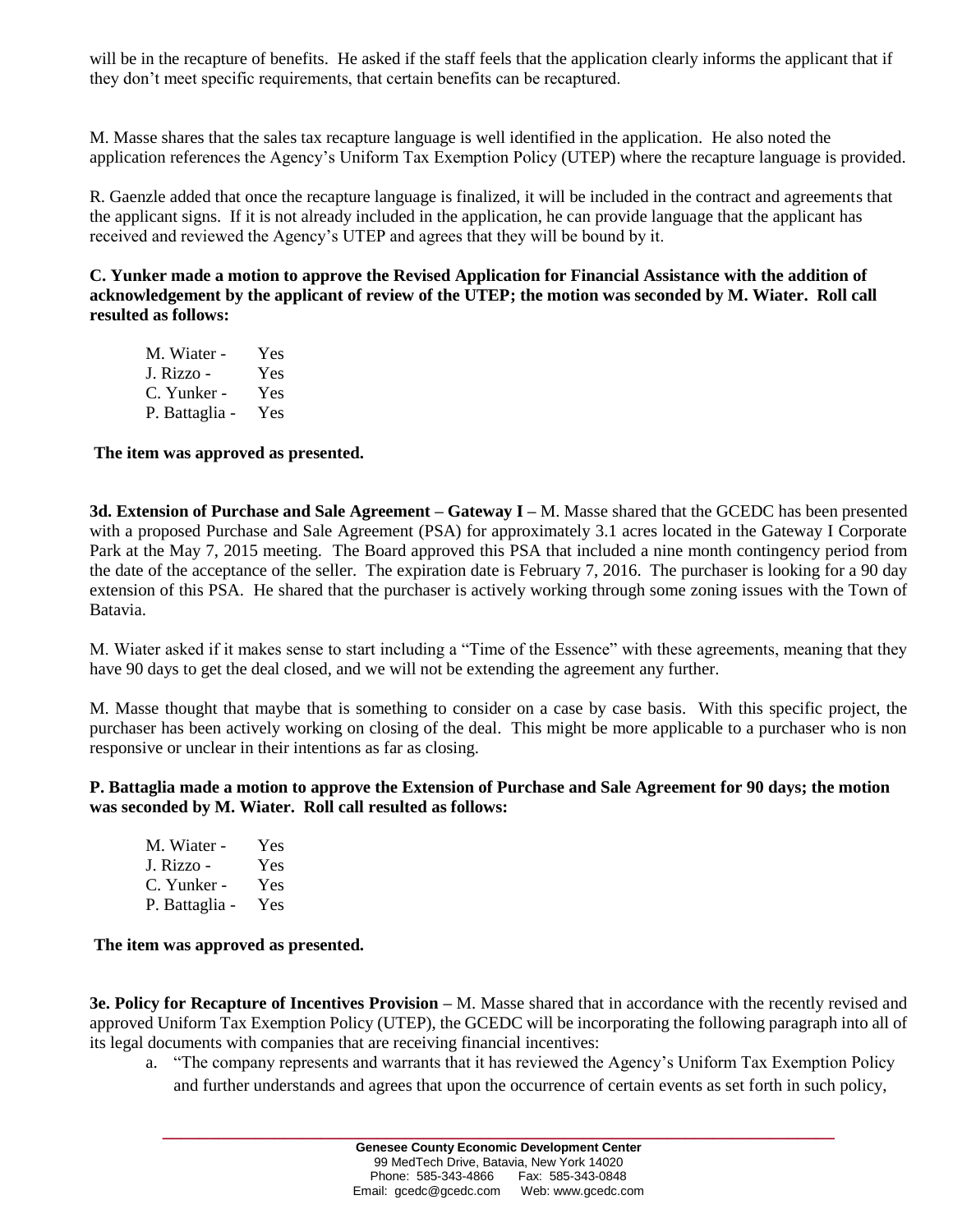the Agency may recapture all or a portion of the Financial Assistance provided by the Agency to the Company."

Staff and Counsel believe this is the best way to incorporate our Recapture Provision from the UTEP into any and all legal documents with companies that are receiving financial incentives to enable the Agency to have recourse and claw back abilities on the incentives for any potential underperforming projects.

J. Rizzo shared that he has no problem with the general language, however the language makes the Agency more susceptible to litigation. He questioned if the UTEP is not uniformly enforced to similar projects will the Agency be subject to litigation as opposed to an objective standard.

R. Gaenzle shared that he has seen IDA's do a few different things. He has seen those that reference the UTEP in their documents and others that include a paragraph within the documents that specifically reference the items that would trigger the potential recapture of benefits.

M. Masse added that when a company doesn't meet its requirements, it triggers a review of their project. The company will be asked to come before the Board and share why they are not meeting those requirements. The reason behind two companies not meeting their job creation requirements may be very different and the recapture of those benefits is up to the discretion of the Board.

R. Gaenzle shared that he can provide some more specific language for the Committee to review if they desire.

J. Rizzo thought that maybe we could stay with the more general language if we incorporate a firm review policy in a more timely fashion than is currently in place. He understands the rationale behind requesting project information prior to March 31<sup>st</sup> for PARIS reporting reasons. He believes the information should be reviewed prior to March 1<sup>st</sup> for taxable status reasons.

R. Gaenzle shared that if the Agency requests that companies report on the status of their employment on or before February  $1<sup>st</sup>$  so that the Board has a month to take action, his suggestion would be to abandon the cross reference to the UTEP and come up with language requiring that they provide certain information by February 1<sup>st</sup> certifying that they are in compliance with the Agency's recapture policy.

M. Masse shared that this may be hard to gather the information and have it in an acceptable format for the Committee to review by the beginning of February. Some of the documents required in our year end reporting, such as NYS-45's, are not due to the State until January  $31<sup>st</sup>$ .

L. Farrell shared that the Committee would want the staff to go through the information first and compile the information prior to a review by the Committee and this would take additional time as well.

M. Masse suggested reviewing the information with the Committee in April or May and keeping a closer eye on some of the projects that are not in compliance and put them on notice. If they are not in compliance by the following year, take action before the March  $1<sup>st</sup>$  deadline.

P. Battaglia shared that for the sake of meeting the March 1<sup>st</sup> deadline we are not going to get this right. He would rather wait and have the right information than try and rush things.

J. Rizzo suggested M. Masse have a conversation with the Deputy County Treasurer about what the process would be if we terminate PILOTs after the March 1<sup>st</sup> deadline. We will continue this discussion at the next Governance Committee Meeting.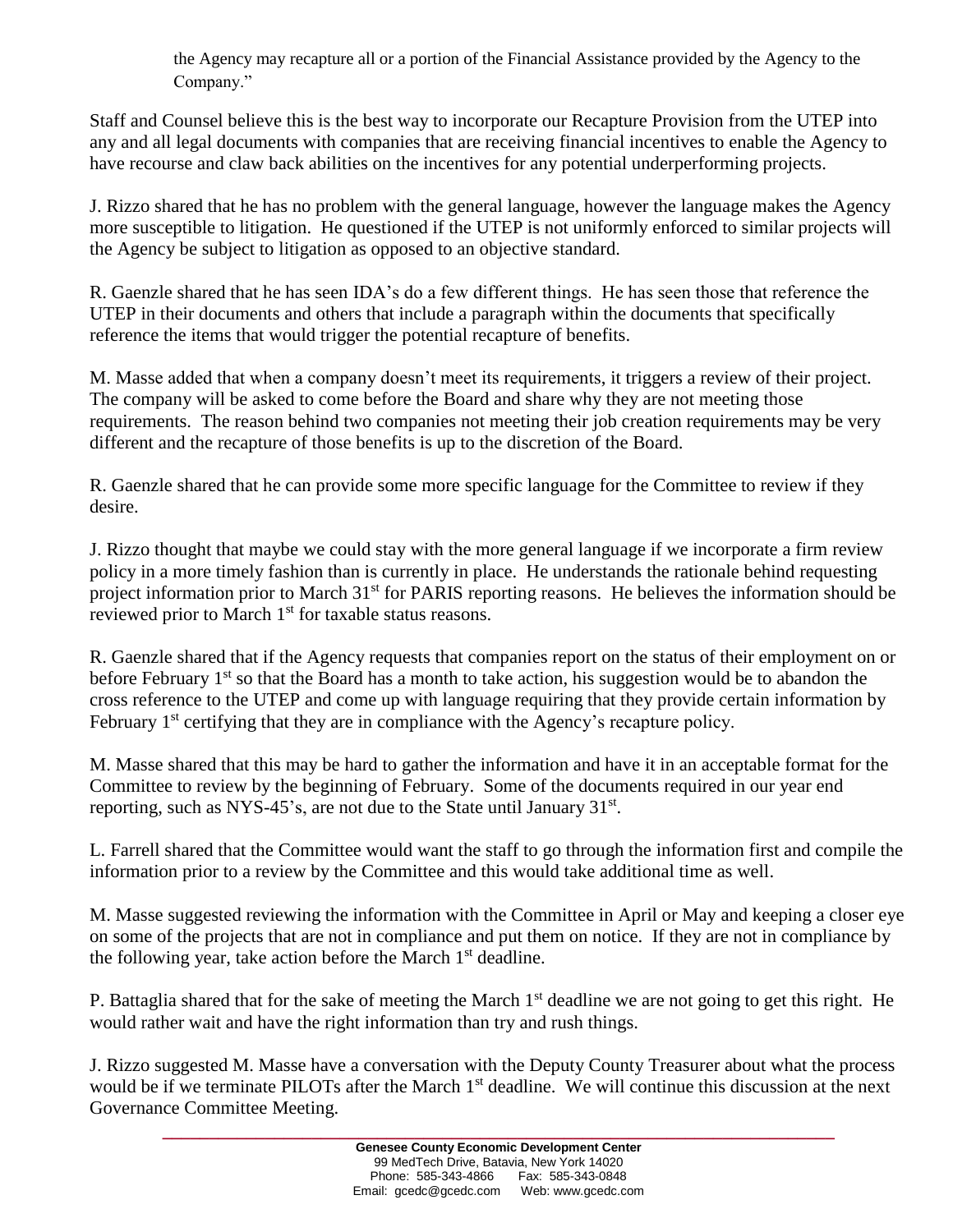**3f. PILOT Termination –** M. Masse shared that the GCEDC was contacted by County Real Property services inquiring if we intend to cancel a PILOT on an existing building for a business that has been closed for a few years. The building is for sale, and the GCEDC has been trying to assist the owners in selling the building. County Real Property is not asking the GCEDC to cancel, just that if a decision is made they are requesting that it be made prior to the March 1<sup>st</sup> taxable status date. The project is called The Market and is located in Corfu.

J. Rizzo asked if the project was approved prior to the retail restrictions were in place.

M. Masse shared that the project was approved prior to the retail restrictions that are now in place and that any new applicants would be subject to those restrictions.

J. Rizzo shared now that recapture language is mandated, the Agency will be scrutinized more carefully about when we do and do not recapture benefits.

M. Masse recommended asking the company to come in to present their side as to why they closed and what they are trying to do with the building.

R. Gaenzle asked if the company was still operating at that facility.

M. Masse shared that the company has closed its operations a few years ago. The PILOT has remained in place and they have made their PILOT payments on time.

C. Yunker asked what the downside would be to cancelling the PILOT.

M. Masse shared that if a new applicant were to apply for benefits, the Agency would not be able to issue a new PILOT unless they were to do improvements to the facility. And the new PILOT would only be on the incremental increase in assessed value.

M. Wiater shared that she struggles with a company having a PILOT, when nothing is being generated out of the facility, and allowing the company to continue to receive a benefit.

P. Battaglia shared that the optics of the situation looks less than favorable. It looks like the Agency is giving benefits to someone who has closed up two years ago.

M. Masse shared that if the Committee were to cancel the PILOT without having a procedure in place for the recapture of benefits it would make it more difficult in the future when deciding which projects to recapture benefits and which not to. He struggles with making the decision to cancel the PILOT just because someone notified us of their current situation.

J. Rizzo thinks this is just the beginning of these types of situations. If the County brought this forward to us then people in the community are already talking about it. Maybe this is a good project to start with.

C. Yunker shared that is seems pretty clear to him. The company has closed their operations. They didn't just miss a job or two.

J. Rizzo also shared that having a 60% PILOT two years ago did not affect the marketability of the property and having a 40% PILOT now most likely will not affect the marketability of the property.

C. Yunker added that this is exactly why we will be reviewing projects on an annual basis. We haven't started that process yet this year but this one came up and it seems fairly straight forward.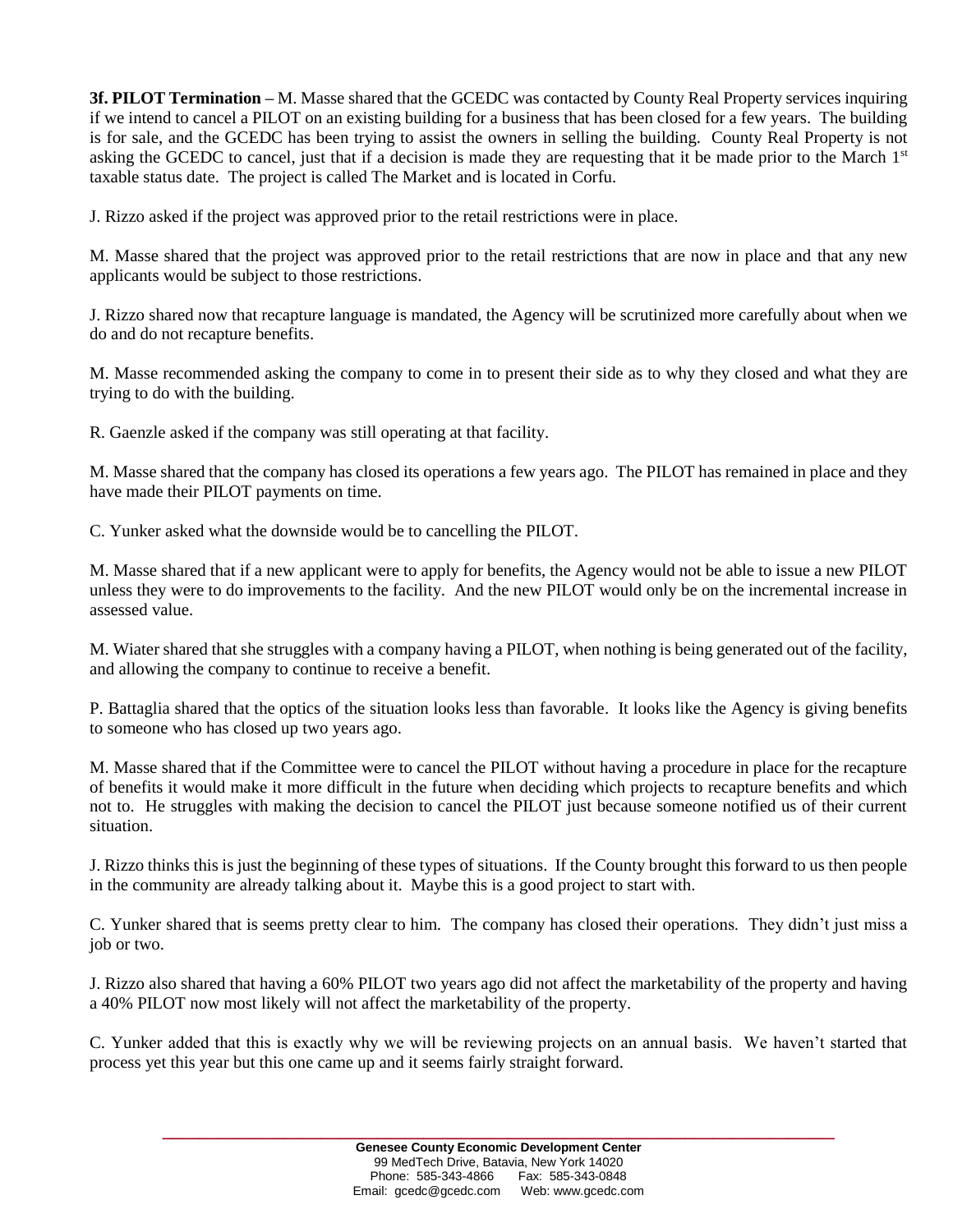**C. Yunker made a motion to approve the PILOT Termination for The Market; the motion was seconded by M. Wiater. Roll call resulted as follows:**

M. Wiater - Yes J. Rizzo - Yes C. Yunker - Yes P. Battaglia - Yes

#### **The item was approved as presented.**

**3b. Board Self-Evaluation Questionnaire –** L. Farrell shared that the 2009 Public Authorities Reform Act requires that the board of every state and local public authority conduct an annual evaluation of its performance. Please see the attached Policy Guidance from the Authorities Budget Office (ABO). In the past, we have used the model evaluation tool provided by the ABO as included in the guidance. Evaluation forms need to be distributed, collected and the summary results will need to be submitted to the ABO by March  $31<sup>st</sup>$ .

L. Farrell added that the last time the Committee spoke about this they suggested that the results be collected and tallied by the Board Chair. The evaluation forms are not set in stone and can be changed or added to at any time. The results will be reviewed by the Committee at the next meeting and then submitted to the ABO.

P. Battaglia suggested adding comments if someone were to choose "somewhat disagree" or "disagree".

L. Farrell shared that staff will make that change and email the evaluations out the Board.

**3a. Code of Ethics Policy –** L. Farrell shared with the Committee a sample Code of Ethics Policy prepared by Harris Beach.

J. Rizzo shared that the Committee has reviewed the standard Code of Ethics Policy that has been devised for other Industrial Development Agencies (IDA). There is some feeling that this policy is too stringent. We have recognized that with a volunteer board and with a community of our size there are certain conflicts or potential conflicts that are inevitable. We've discussed briefly trying to craft a policy that reflects those facts and is a bit more realistic than what was presented. Since then we have focused a bit more and found that the code of ethics provisions under the General Municipal Law (GML) are applicable to us and we are not in a position to bury any of those definitions or to craft a policy which differs greatly from those definitions. With that background we are here to discuss how we resolve the problem.

C. Yunker shared that he received an opinion by the State Ethics Commission on a similar issue. He was serving on a statewide board that reviewed grants and issued state funds. He was a partner in a consulting firm that benefited from those funds. He requested an opinion on whether or not he had an unresolvable conflict. One of the things that the Commission said that may apply to this situation, was that the Commission recognized that in some circumstances of broad prophylactic rule that would disqualify a director from participating in any aspect of the funding process if he or she were eligible to receive an award, clearly frustrates the legislative intent. We would impose a limitation on membership that we would be at odds with the legislative purpose of enacting the law. Nonetheless, this would be a substantial conflict of interest and clear appearance of impropriety. In fact, members deliberated and voted on the matter in which he might personally benefit. The commission therefore held that under public officer's law a member is required to recuse himself from such vote.

He shared that his understanding of that opinion is that there is an appearance of a conflict, but the legislative intent is to have members of the community on a board that are familiar with the actions of the board and a complete prophylactic prohibition of any conflict or appearance of a conflict frustrates the legislative intent. He think it speaks to what J. Rizzo mentioned, with having a small community and looking for business leaders to be involved, there are going to be conflicts. He suggested that the idea that a small level of involvement, whether it is a partner whose firm is